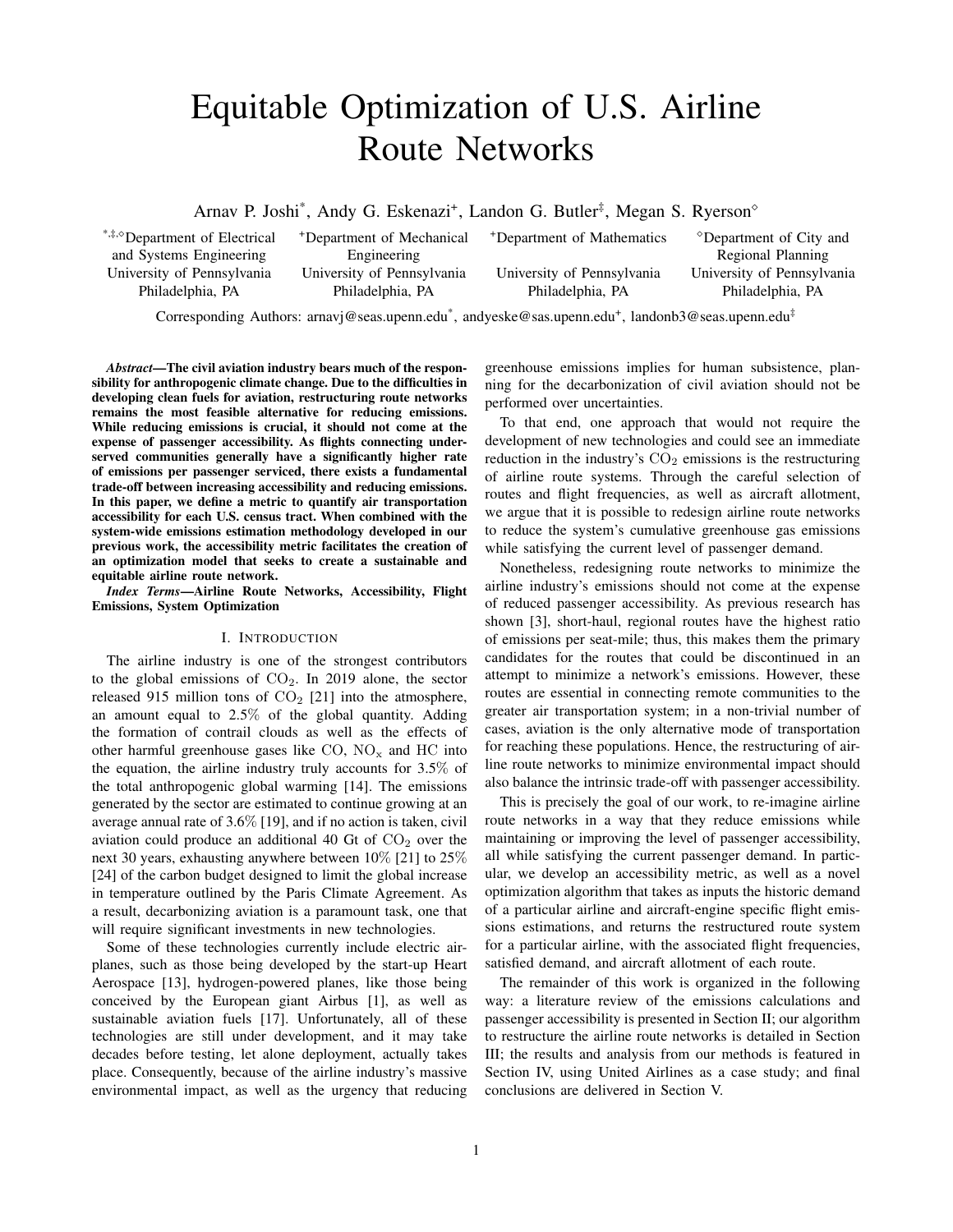# II. LITERATURE REVIEW

#### A. Flight Emissions

There are several emissions estimation methodologies presented in literature pertaining to aviation. Some of the proposed methodologies can be used to calculate system-wide emissions, but do not take into consideration the granular details of each flight such as the flight time in each stage of flight, aircraft type, and engine type [9, 10]. The methodologies that do take into account these granular details are, however, often restricted in their scope to a particular flight, airport, or geographical region [22]. While methodologies which can calculate system-wide emissions using a granular emissions estimation approach do exist, they are inaccessible to the general public since the datasets that they use are often proprietary [12].

Balancing the above-mentioned trade-offs, we proposed an open-source, data-driven emissions estimation methodology that aims to address this gap in the literature [3]. Our approach uses six publicly available datasets to calculate the emissions for the entire airline route network in the United States. As a case study, we compute the emissions associated for nearly 1.65 million flights that operated in 2019 Q3.

For each flight, the taxi-in, taxi-out and flight times are computed using data obtained from the United States' Bureau of Transportation Statistics (BTS). The aircraft type associated with the flight is found using BTS's Schedule B-43 Inventory and the engine type is found using the Federal Aviation Administration's (FAA) Tail Registry, FAA's Engine Code Table and the International Civil Aviation Organization's (ICAO) Engine Emissions Databank. Aircraft and engine specific emissions factors are then used to calculate emissions for the two stages of flight - Landing & Takeoff and Cruise, Climb, & Descent. These emissions factors are obtained using the ICAO's Aircraft Engine Emissions Databank and EUROCONTROL's Base of Aircraft Data (BADA). The emissions calculated for each flight take into account four different types of greenhouse gases -  $CO_2$ ,  $CO$ ,  $NO_x$  and HC.

Overall, this emissions estimation methodology produces much more granular results compared to those proposed by the United Nations Environmental Programme. It produces varying emissions estimates for the same distance flown as it takes into account the nuances of time flown, stages of flight, aircraft type and engine type. As a result, this work uses our methodology developed in [3] to compute the emissions associated with each flight in the optimized airline route network. The data and the code used to calculate emissions can be found in our publicly available repository.

#### B. Passenger Accessibility

Since the enactment of the airline deregulation act in 1978, airlines have focused on serving medium and large hub airports that possess sufficient demand to be economically sustainable. As [23] describes it, deregulation started a trend of service suspensions to regional, smaller airports due to higher costs. Naturally, this condition induced changes in the airline network structures of the United States, shifting the distribution towards Hub-and-Spoke, which is more efficient from an operational point of view [11]. Between 1980 and 2010, hubbing has generated a greater reliance on connecting rather than on non-stop traffic, reducing the total number of destinations with direct itineraries.

As [11] demonstrates, airline deregulation has resulted in an unequal distribution of passenger accessibility in the United States, especially in the southeast and northwest. In fact, 29 out of 300 commercial airports dominate the vast majority of the air traffic in the country [11].

Thus, there have been various studies attempting to capture the nuances of passenger accessibility in the United States' air transportation network, or as [5] defines it, the extent to which the country's air transportation system allows individuals to reach their destination. However, passenger accessibility can take various forms depending on what aspect of it is being measured (locational, individual or economical). This is the reason why it is difficult to create an all-encompassing metric [5]. For example, locational accessibility helps in quantifying proximities of communities to airports, the main point of entry of individuals to the air transportation system [5], while potential accessibility focuses on measuring the opportunities of a particular region compared to all others.

These different forms of accessibility can be found in the literature, such as in the research conducted by [23], which used centrality and shortest path measures to understand the geographical importance of airports in the US. Their results showed that the more central an airport was, the lower was its cumulative distance to all the other nodes. A similar study, produced by [15], also attempted to define a metric to capture the locational access to the air transportation system. In their work, the authors devised a model that incorporated the costs of reaching a certain airport for every census tract polygon in the United States. Using a distance threshold of 160 miles from every census tract, [15] evaluated the options that fell within that imaginary circle and concluded that there exist pronounced variations in locational accessibility among airports in the United States. Other works, such as those performed by [20], defined their accessibility metric by focusing on capacity and thus considered the total number of seats offered at a particular airport. However, one limitation of this study was that it considered only direct flights and did not consider connecting traffic. The authors also extended their metric to examine the total number of seat miles available at each airport in the network, in an attempt to capture the reach of the destinations served.

Despite the differences in the approaches, what all these metrics have in common is the fact that they evidence the unequal distribution of passenger accessibility in the United States' air transportation system. Recognizing the importance of this issue, the federal government has created the essential air services program (EAS). Established in 1978, the main purpose of EAS has been to ensure the connectivity of remote communities across the country against the backdrop of the airline deregulation act. Today, EAS is run by the US De-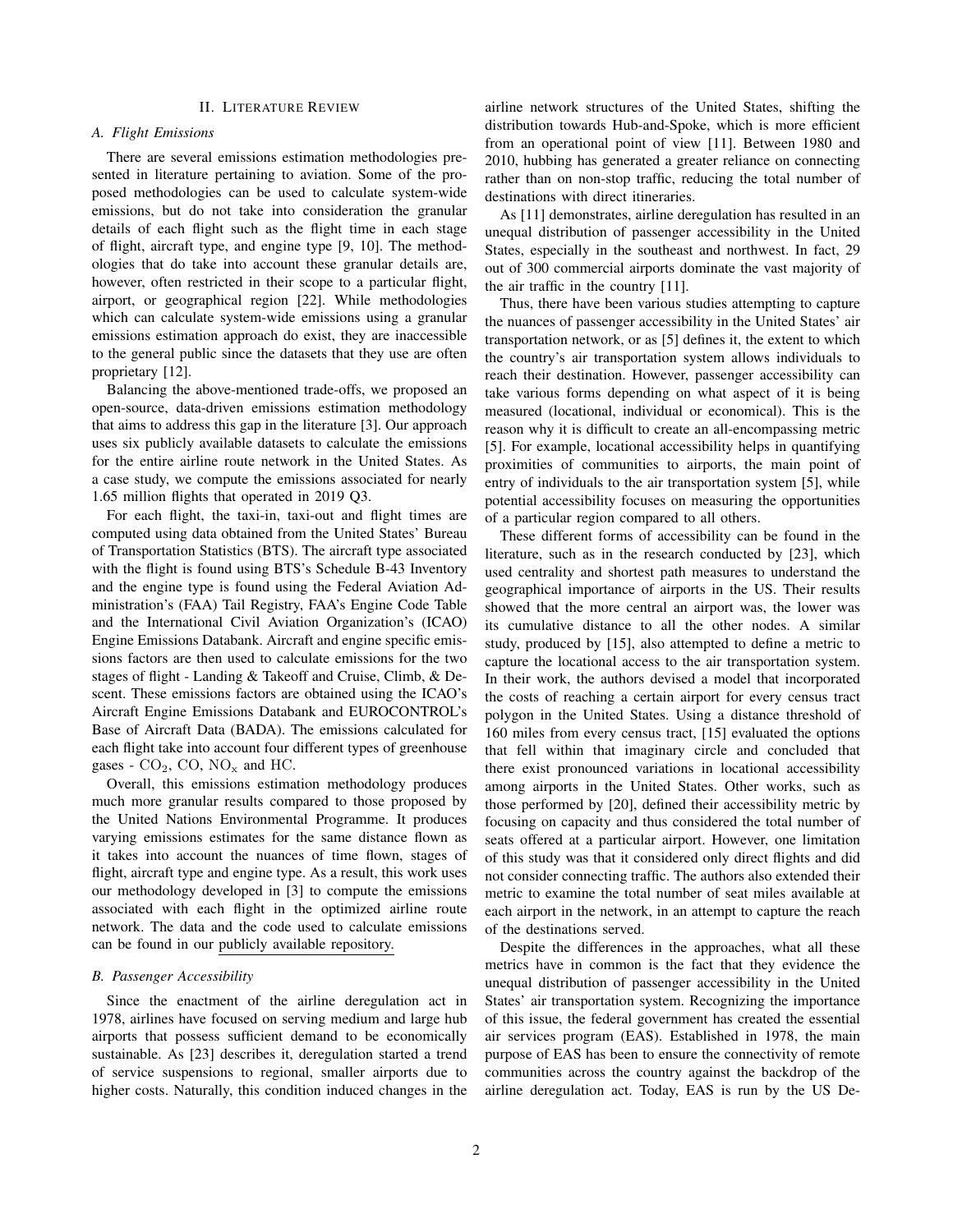partment of Transportation (DoT), and the program subsidizes a number of carriers to serve 60 communities in Alaska and 115 in the lower 48 mainland states. However, in order for a carrier to receive an EAS subsidy to serve a certain airport, the DOT has established a number of criteria that must be met. Succinctly, the carrier must be willing to offer an average of 10 rotations per week to an airport that is located 175 miles or more from the nearest hub. In addition, the subsidy offered per passenger must be equal to \$200 or less.

EAS has played a very important role in ensuring that air services are provided to remote communities in the United States. However, one of the biggest criticisms of the program has been that since its conception, service utilization has been very low [7]. As a matter of fact, during 2010, more than 660,000 passengers were transported to and from EAS communities on about 103,000 flights, yielding an average of 6 passengers per flight [7].

From an environmental perspective, what this statistic shows is that the  $CO<sub>2</sub>$  emissions per seat-mile of EAS flights is quite elevated, as was demonstrated by [3]. Indeed, EAS flights not only carry a small number of passengers with a low-load factor [16], but also mostly cover short distances. This is because EAS communities have been historically only connected to the closest geographical hub airport, due to the utility that it can provide to potential travelers [16].

Even disregarding the environmental effects, from an accessibility perspective, the truth is that EAS flights are not the most efficient in increasing travel options for the populations they serve. As evidenced by the work done by  $[8]$ ,  $85\%$  of all EAS flights have an efficiency score below 80%, as indicated by a geographically informed model. In a similar study conducted by [6], it was found that several EAS routes were redundant with existing, un-subsidized routes. According to the authors, these EAS routes could be much more effective in fulfilling their connectivity purposes if the distance benchmark to qualify as an EAS route was extended beyond 175 miles.

Overall, as the vast literature evidences, air passenger accessibility in the United States is extremely nuanced and is unevenly distributed. The solution put forth by the federal government, EAS, is not as effective as it was conceived to be in fulfilling its goal of integrating remote communities to the greater air transportation system. Instead, EAS flights are underutilized, have low load factors, and on average possess very high rates of  $CO<sub>2</sub>$  per seat mile.

However, as the accessibility work described above elucidates and [16] directly suggests, the level of passenger accessibility in the United States could be increased if airlines reconfigured their route networks and their flight options. In fact, it is possible to achieve this not only to increase the level of accessibility, but also to decrease the environmental impact from the airline industry. This is precisely the goal of this work, to reconstruct airline route networks to balance the intrinsic trade-off between flight emissions and accessibility; more specifically, by minimizing aviation emissions but maximizing the level of passenger accessibility offered, all while satisfying the historic passenger demand.

# III. METHODOLOGY

#### A. Estimating Demand

To calculate historic demand of all possible flight legs that could be operated by a single airline, we used the Airline Origin and Destination Survey (DB1B) from quarter three of 2019. We began by refining the data by a single operating carrier, such as United (UA), which is the case study airline of this work. Next, using the DB1B Ticket database, we divided flights between one-way and round-trip itineraries. Of the 528,974 itineraries available, we found that 58.34% of itineraries were round-trip, while the remaining 41.67% were one-way. This can be seen in Table I below.

| United 2019 Q3 Itinerary Characteristics |           |         |  |  |  |
|------------------------------------------|-----------|---------|--|--|--|
| <b>Itineraries Sampled</b>               |           | 528,974 |  |  |  |
| % One-Way                                |           | 41.67%  |  |  |  |
| % Round-Trip                             | Even Legs | 51.38%  |  |  |  |
|                                          | Odd Legs  | 6.95%   |  |  |  |
| Unique Airports Visited                  |           | 109     |  |  |  |
| TABLE I                                  |           |         |  |  |  |

ITINERARIES CHARACTERISTICS FOR UNITED AIRLINES 2019 Q3 EXCLUDING SUBSIDIARY FLIGHTS THROUGH UNITED EXPRESS

Finding the historic demand for one-way itineraries was relatively simple, since we would take the origin and destination airport as the first and last airport of the sequence of flights, and then we would assign the associated number of passengers flying on that itinerary. In essence, a passenger flying on the one-way itinerary Philadelphia (PHL) - Houston (IAH) - Tampa (TPA) would count only for the historic demand between Philadelphia (PHL) and Tampa (TPA).

Finding the historic demand for the round-trip itineraries was slightly more complicated, and required performing some assumptions related to the total number of flight legs. For instance, in the case where the total number of flight legs in the itinerary was even (giving a total number of odd airports in the itinerary), we would take the origin airport as the first in the sequence and then the destination airport as the one falling in the middle of the sequence. As an example, a passenger flying on the round-trip itinerary Philadelphia (PHL) - Chicago (ORD) - Kansas City (MCI) - Washington DC (IAD) - Philadelphia (PHL) would only count for the historic demand between Philadelphia (PHL) and Kansas City (MCI) as well as between Kansas City (MCI) and Philadelphia (PHL). Notice here that we are inherently assuming symmetry in the historic demand for the round-trip itineraries.

However, in the case in which the total number of flight legs in the itinerary was odd (giving a total number of even airports in the itinerary), we would take, like before, the origin airport as the first in the sequence, but then the destination airport as the one falling in the middle, taking the floor of the airports divided by two. In other words, a passenger flying on the roundtrip itinerary Philadelphia (PHL) - Austin (AUS) - Newark (EWR) - Philadelphia (PHL) would only count for the historic demand between Philadelphia (PHL) and Austin (AUS) as well as between Austin (AUS) and Philadelphia (PHL). While there is a certain degree of uncertainty on the origin-destination pair associated with the utilized assumption, odd-segmented round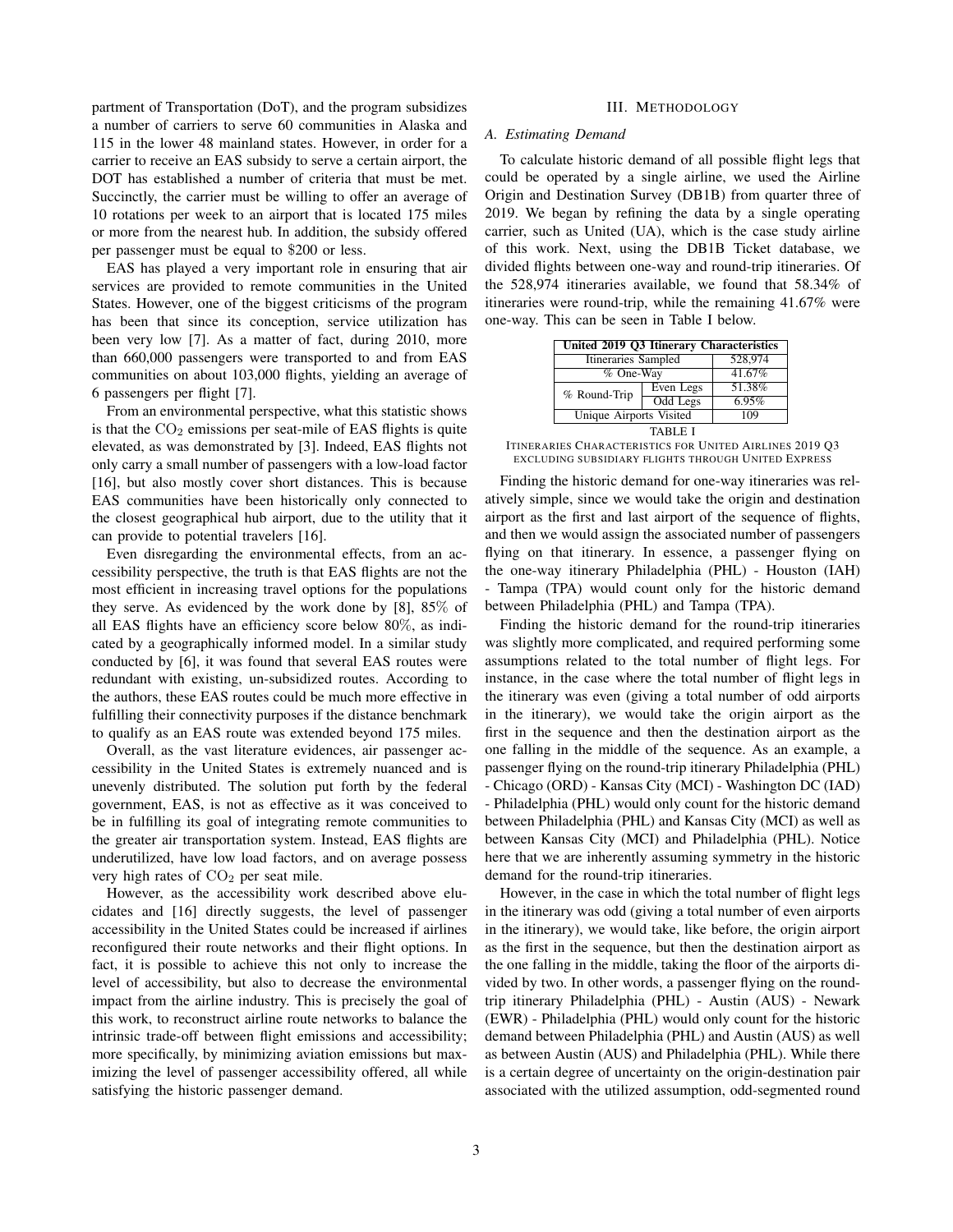trip itineraries represent a small percentage (6.95%) out of the total number of itineraries, as evidenced in the table above.

# B. Accessibility Metric

Inspired by the work performed by [5, 15, 23], we measure the accessibility to an airport as the ratio between the population served and the number of outbound enplanements. In theory, in an equitably-distributed system, all airports should have similar ratios. However, in practice, due to competition, hubbing, and infrastructure, certain airports are utilized at a much higher rate. As a result, when performing our optimization, we seek to identify both the over-accessed and underaccessed airports.

To do so, first, we calculate the population served at each airport,  $s_n$ , where  $n \in \mathcal{N}$  denotes each airport. We define this as a function of the distance from the airport to each census tract,  $u_{n,t}$ , the population of each census tract,  $p_t$ , and the importance of the airport,  $\alpha_n$ , where  $t \in \mathcal{T}$  denotes each census tract. The importance of the airport is found through the measuring the historic Hub centrality [4], as passengers will travel further for larger, better connected airports due to expanded flight options, frequency, and lower ticket fares. We augment the typically-used gravity model by the centrality to compute the importance of each airport with respect to each census tract. When viewed from the perspective of each census tract, this yields a catchment model for airports, defining a distribution of passengers to proximal airports, weighted by the airports' centralities.

To finalize the expected population served at each airport  $s_n$ , for each airport n, we sum across all census tracts and multiply the catchment proportion by the tract's population.

$$
s_n = \sum_{t \in T} p_t \frac{\frac{\alpha_n}{u_{n',t}^2}}{\sum_{n' \in \mathcal{N}} \frac{\alpha_{n'}}{u_{n',t}^2}} \qquad \forall n \in \mathcal{N}
$$
 (1)

Next, we divide the total number of historic outbound enplanements by our expected populations served at each airport to define the computed accessibility  $c'_n$  as:

$$
c'_{n} = \frac{\sum_{i \in \mathcal{I}_{n}^{out}} d_{i}}{s_{n}} \qquad \forall n \in \mathcal{N}
$$
 (2)

To ensure that accessibility scores have a median of 1, we divide  $c'_n$  by its median value to get  $c_n$  for our optimization:

$$
c_n = \frac{c'_n}{med(c'_n)}\tag{3}
$$

Using this framework and United Airlines' passenger data as a case study, we were able to compute the air transportation accessibility of the United States, as shown in Figure 1. Here, the darker census tracts have the best access to United's route system, while the lighter-colored regions show the least access. We also identify each airport with a circle proportional to its Hub centrality, where our metric correctly identifies Newark Liberty, Chicago O'Hare, Los Angeles, and Denver International as the most important airports for United.



Fig. 1. United Airlines' passenger accessibility at each airport of the United States, for 2019 Q3

#### C. Mathematical Model

1) Input Sets and Parameters: The optimization model used in this research builds on the work done by [2], and its input parameters are shown in Table II below. Here, A refers to the set of aircraft and engine type pairings that the airline employed as their fleet. The aircraft type helps infer the seat capacity of a flight and the engine type is important to calculate the emissions produced. We define  $\mathcal I$  to be the set of flight legs that the airline route network consists of. To choose which flight legs to consider in the model, we construct a complete graph with edges (flight legs) between the set of airports  $N$ . We then prune the edges (flight legs) for which the historical demand is less than a pre-defined demand threshold to obtain the set  $\mathcal{I}$ .

 $A_i^O$  is the set of aircraft and engine type pairings that cannot be used to operate a flight on a particular leg  $i$ . If the range of an aircraft type is lesser than the distance to be flown on a flight leg, the aircraft type cannot be used to operate a flight on that route. The set of inbound flight legs to an airport is denoted by  $\mathcal{I}_n^{in}$  and the set of outbound flight legs from an airport is denoted by  $\mathcal{I}_n^{out}$ .

The parameter  $k_a$  represents the seat capacity for a particular aircraft type. This helps inform the possible number of passengers that can be accommodated on a flight. The maximum utilization time of an aircraft is denoted by the variable  $l_a$ . This takes into account the fact that an aircraft can fly for a limited amount of time in a day due to repair and turnaround times.  $t_{i,a}$  is the block time for a given flight leg and aircraft. The block time for a flight is the sum of the expected taxi-out and taxi-in times and the flight time. The fleet size for an airline is captured using the parameter  $w_a$ which denotes the number of aircraft with a specific aircraft type and engine type.

The parameter  $c_n$  represents the accessibility of an airport computed using the procedure described above.  $e_{i,a}$  denotes the emissions associated with a flight leg, for a particular aircraft and engine type pairing. The emissions are calculated using the emissions estimation methodology outlined in [3]. The haversine distance between the origin and destination airport for a given flight leg is denoted by  $y_i$ . V represents the monetary value associated with flying each passenger and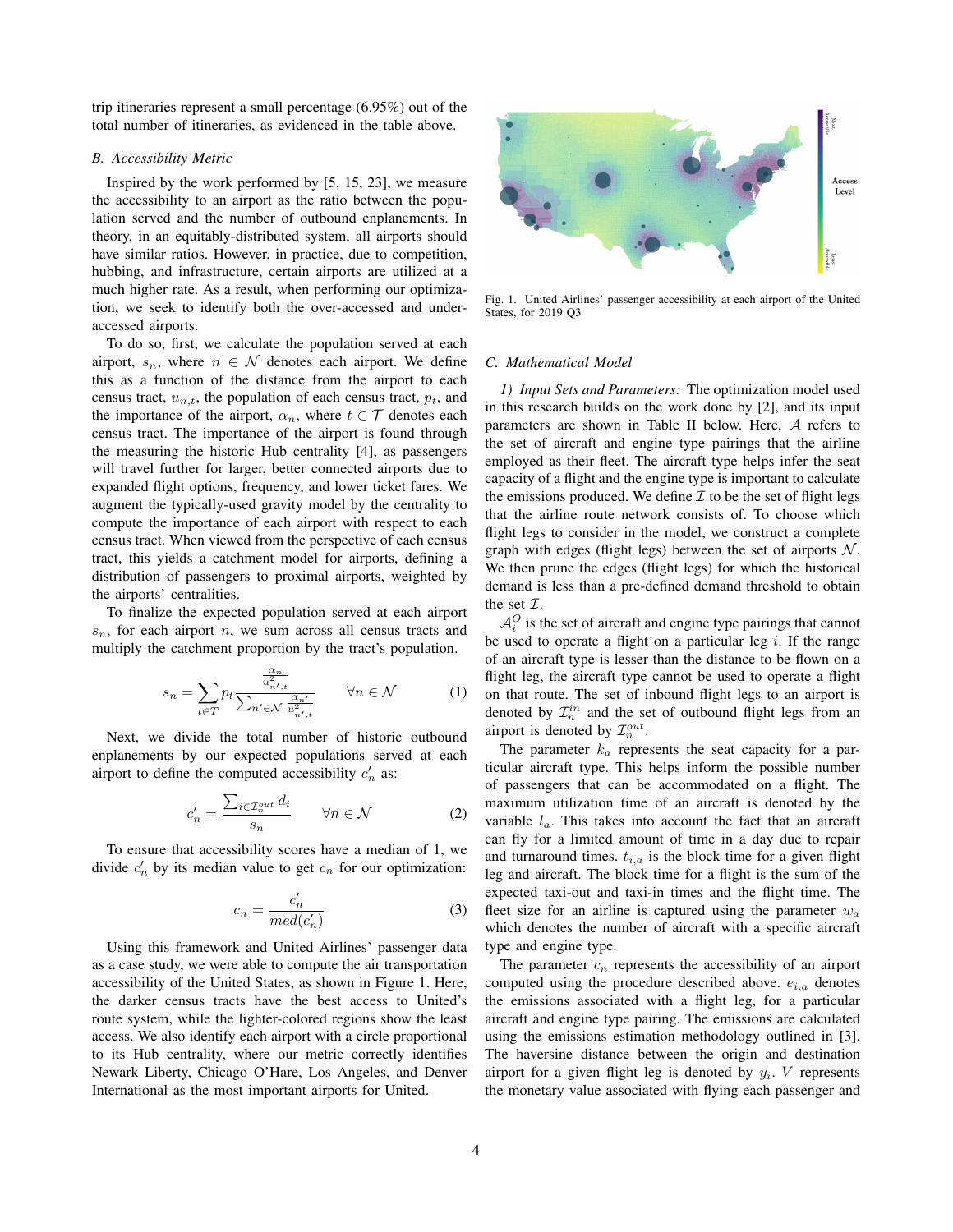G represents the social cost of carbon dioxide equivalent emissions per ton.

| Term                                                 | <b>Definition</b>                                               |  |  |  |  |
|------------------------------------------------------|-----------------------------------------------------------------|--|--|--|--|
| N                                                    | set of airports, indexed by $n$                                 |  |  |  |  |
| $\mathcal A$                                         | set of aircraft/engine pairings, indexed by $a$                 |  |  |  |  |
| $\mathcal{A}_{i}^O \subset \mathcal{A}$              | subset of aircraft/engine pairings that cannot operate leg $i$  |  |  |  |  |
| $\overline{\tau}$                                    | set of flight legs, indexed by $i$                              |  |  |  |  |
| $\underline{\mathcal{I}_n^{in}\subset\mathcal{I}}$   | set of inbound flight legs to airport $n \in \mathcal{N}$       |  |  |  |  |
| $\overline{\mathcal{I}_n^{out}} \subset \mathcal{I}$ | set of outbound flight legs from airport $n \in \mathcal{N}$    |  |  |  |  |
| $k_a$                                                | seat capacity of aircraft/engine pairing $a$                    |  |  |  |  |
| $l_a$                                                | maximum utilization of aircraft/engine pairing $a$              |  |  |  |  |
| $t_{i,a}$                                            | block time of leg $i$ operated with aircraft/engine pairing $a$ |  |  |  |  |
| $w_a$                                                | number of aircraft/engine pairings of type $a$                  |  |  |  |  |
| $c_n$                                                | accessibility of airport $n$                                    |  |  |  |  |
| $d_i$                                                | historic demand of flight leg $i$                               |  |  |  |  |
| $e_{i,a}$                                            | emissions of leg $i$ operated with aircraft/engine pairing $a$  |  |  |  |  |
| $y_i$                                                | ground distance of flight leg $i$                               |  |  |  |  |
| V                                                    | monetary value provided by each passenger                       |  |  |  |  |
| G                                                    | carbon cost per ton                                             |  |  |  |  |

TABLE II INPUT PARAMETERS FOR THE OPTIMIZATION MODEL

2) Decision Variables: The decision variables used in our optimization model can be seen in Table III below. In essence, variable  $f_{i,a}$  represents the frequency of flights operated on a given flight leg using a particular aircraft and engine type pairing.  $f_i$  denotes the total frequency, across all aircraft and engine type pairings for a particular flight leg. The number of passengers accommodated on each flight leg is given by  $q_i$ .

| Term                       | <b>Definition</b>                                           |
|----------------------------|-------------------------------------------------------------|
| $f_{i,a} \in \mathbb{Z}^+$ | frequency on flight leg $i$ operated by aircraft/engine $a$ |
| $f_i \in \mathbb{Z}^+$     | total frequency on flight $leg\ i$                          |
| $q_i \in \mathbb{Z}^+$     | number of passengers accommodated on flight leg i           |

TABLE III DECISION VARIABLES FOR THE OPTIMIZATION MODEL

3) Objective Function: The objective function aims to maximize the benefit associated with flying passengers in the route network while reducing the emissions per mile flown.

$$
\max \qquad V \sum_{i \in \mathcal{I}} q_i y_i \ - \ G \sum_{i \in \mathcal{I}} \sum_{a \in \mathcal{A}} f_{i,a} e_{i,a} \tag{4}
$$
\n
$$
\underbrace{\qquad \qquad}_{\text{satisfied demand}} \qquad \qquad \underbrace{\qquad \qquad}_{\text{emissions}} \qquad \qquad (4)
$$

4) Constraints: The constraints of our optimization model are shown in equations (5) through (10). Here, eq. (5) ensures that the number of inbound flights at an airport of a particular aircraft and engine type pairing is equal to the number of outbound flights with the same aircraft and engine type pairing. Eq. (6) makes sure that the time for which an aircraft is utilized is less than or equal to its maximum utilization time. Eq. (7) guarantees that an aircraft cannot be used to operate a flight leg if its range is lesser than the distance to be travelled on the flight leg. Eq. (8) ensures that the number of passengers flying does not exceed the number of seats available. Eq. (9) enforces that the sum of flight frequencies across different aircraft and engine pairings should be equal to the total flight frequency on a flight leg. Eq. (10) guarantees that airports with high accessibility do not serve a larger amount of passengers

than they previously did and that airports with low accessibility serve at least as many passengers as the previously did.

$$
\sum_{i \in \mathcal{I}_n^{in}} f_{i,a} = \sum_{i \in \mathcal{I}_n^{out}} f_{i,a} \qquad \forall n \in \mathcal{N}, \forall a \in \mathcal{A} \tag{5}
$$

$$
\sum_{i \in \mathcal{I}} f_{i,a} t_{i,a} \le l_a w_a \qquad \forall a \in \mathcal{A} \tag{6}
$$

$$
f_{i,a} = 0 \qquad \forall a \in \mathcal{A}_i^O, \forall i \in \mathcal{I}
$$
 (7)

$$
q_i \le \sum_{a \in \mathcal{A}} f_{i,a} k_a \qquad \forall i \in \mathcal{I} \tag{8}
$$

$$
f_i = \sum_{a \in \mathcal{A}} f_{i,a} \qquad \forall i \in \mathcal{I}
$$
 (9)

$$
\frac{d_i}{\max(c_n, 1)} \le q_i \le \frac{d_i}{\min(c_n, 1)} \qquad \forall i \in \mathcal{I}_n^{out}, \forall n \in \mathcal{N}
$$
\n(10)

Overall, the schematic shown in Figure 2 below summarizes our optimization model, its input and output variables.



Fig. 2. Schematic of our model's inputs and outputs

### D. Implementation

We run the optimization model for the domestic route network of United Airlines for the months of July, August, and September of 2019. During this span, United Airlines flew to 109 airports on 66 different aircraft/engine pairings. We use a demand threshold of 100 daily passengers and considered 5,982 potential flight legs, whereas United in reality only operated flights on 716 of these legs, or roughly 12%.

To find the aircraft and engine type pairings  $A$ , we use the FAA's tail registry and the BTS's schedule B-43 Aircraft Inventory. These datasets also allow us to calculate  $w_a$ : the number of aircraft associated with each aircraft type. We obtain the range associated with different aircraft types using data provided by [18] to construct the parameter  $\mathcal{A}_{i}^{O}$ .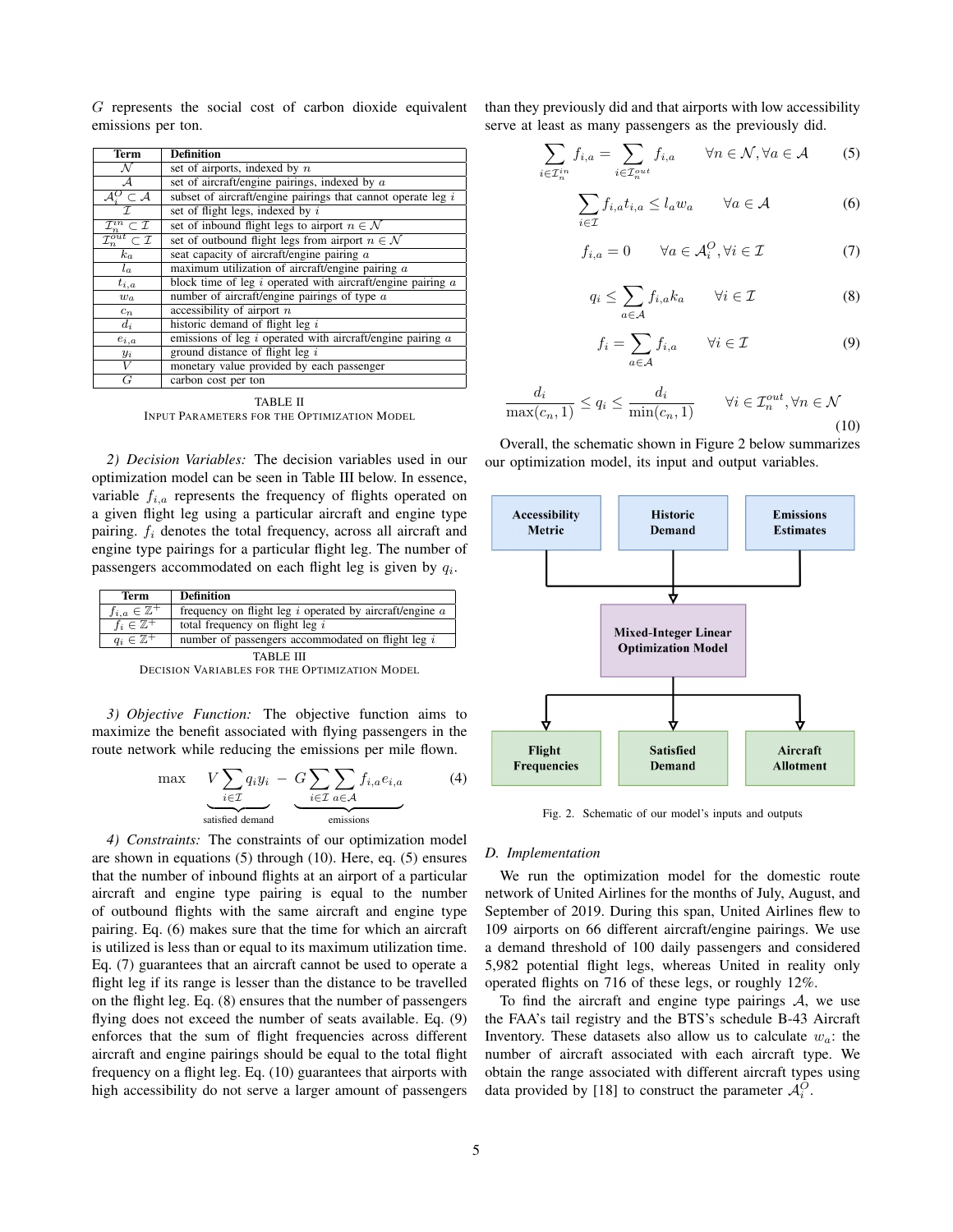

Fig. 3. United Airlines' optimized route network for 2019 Q3

The seat capacity of an aircraft type is obtained using the FAA's Schedule B-43 Inventory and its maximum utilization time is found using BTS's On-Time Performance dataset. BTS's On-Time Performance table is also used to calculate the average block time on each itinerary for an aircraft type.

We selected  $V = $50$  as this represented the typical profit of a domestic flight, and  $G = $50$ , the social cost of carbon suggested by the Biden administration. Our models are implemented using IBM's CPLEX MILP Solver (v12.9) under an academic license. We use a maximum runtime of ten hours, returning the local optima found by that point.

# IV. RESULTS

The optimized route network for United Airlines is shown in Figure 3. Airports which have an increase in outbound enplanements are identified with a blue pin, while airports whose service has decreased have a gray pin. The thickness of a line connecting two airports is proportional to the flight frequency along that leg.

In addition to determining the new flight frequency along each leg, the model optimally allocates the airline's aircraft fleet. For instance, for flights between Newark Liberty International and Los Angeles International, we assign aircraft and engines according to Table IV. To satisfy the 1,043 historic flights from Newark to Los Angeles, United chose to use 11 different aircraft-engine pairings (Table IV only shows 4 of these); our model suggests that to minimize emissions, United only needs to fly 800 times with 3 aircraft-engine pairings.

In total, our optimized route network suggests that United should operate 127,426 flights over the course of the quarter,

|                                    | <b>Historic Routes</b>                   |          | <b>Optimized Routes</b>                 |     |
|------------------------------------|------------------------------------------|----------|-----------------------------------------|-----|
| <b>Flights</b>                     | 1043                                     |          | 800                                     |     |
| Aircraft<br>Engine<br><b>Usage</b> | Boeing 757-200<br><b>RR RB.211</b>       | 411      | Boeing 767-300<br><b>P&amp;W PW4000</b> | 433 |
|                                    | Boeing 757-200<br><b>P&amp;W PW2037</b>  | 155      | Boeing 737-900<br>CFM CFM56-7B27E       | 361 |
|                                    | Boeing 757-200<br><b>P&amp;W PW2040</b>  | 132      | Boeing 737-800<br>CFM CFM56-7B26/3      |     |
|                                    | Boeing 787-900<br><b>GE GENX-1B76/P2</b> | 111      |                                         |     |
|                                    |                                          | $\cdots$ |                                         |     |

TABLE IV

DIFFERENCES FOR FLIGHTS FROM NEWARK LIBERTY INTERNATIONAL TO LOS ANGELES INTERNATIONAL

 $RR = ROLLS-ROYCE, P&W = PRATT &WHITNEY,$ GE = GENERAL ELECTRIC, CFM = CFM INTERNATIONAL

compared to the 164,350 flights United actually flew (a 22.4% reduction). Despite flying less, our model suggests that there is capacity to support the demand of 16,799,641 passengers, while only an estimated 14,895,200 were historically supported. Note that this disparity is likely due to competition for infrastructure at airports, complex supply-demand interactions, and varying load factors, all of which are not currently addressed in our model.

Our model suggests that to best reduce aggregate emissions, long-haul flights should be favored over short-haul ones if there is sufficient demand. Examples of new, frequent flights suggested by our model include Las Vegas to Atlanta, Charleston to Los Angeles, and Billings to Dallas Fort Worth. By increasing the frequency of long-haul flights, our model achieves an average  $CO<sub>2</sub>e$  per seat-mile of 0.367, compared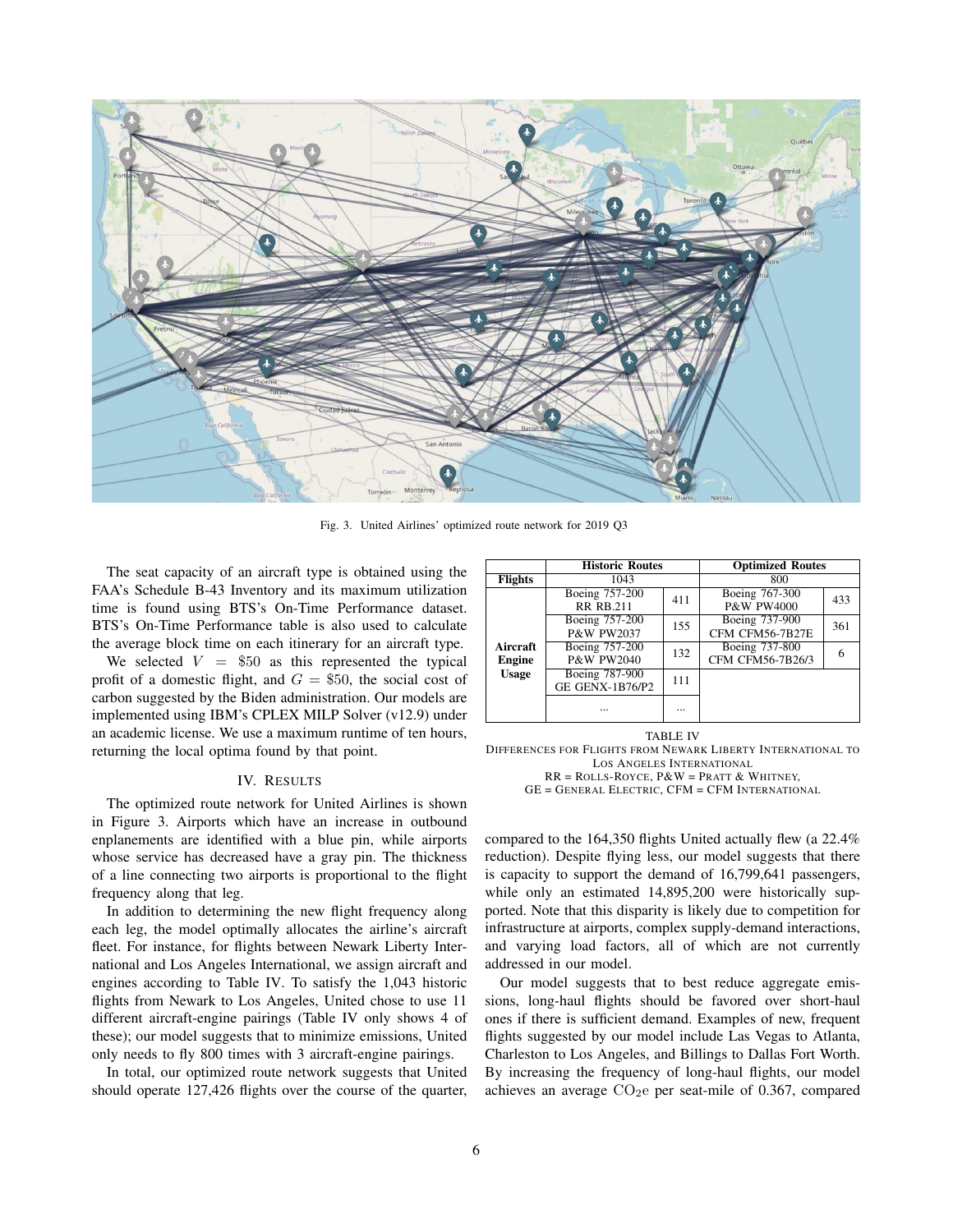to United's actual value of 0.384 (a 4.4% reduction).

Additionally, under our model, service is distributed more equitably. Under a more equitable system, the ratio of outbound enplanements to the expected demand should be similar across airports, which can be measured through the standard deviation of accessibility scores. Compared to the historic distribution, our distribution offers a 17.6% reduction in the standard deviation.

Ultimately, our model suggests that United can simultaneously fly and emit less, while supporting greater demand and distributing service more equitably.

# V. CONCLUSIONS

This research proposes a novel strategy for measuring the accessibility of an airline route network. Building on our previous work on estimating system-wide emissions, we combine these factors with demand estimates into an optimization model to produce restructured domestic route networks that minimize emissions and maximize accessibility rather than strictly maximizing profit. Our results indicate that United Airlines can satisfy comparable demand while reducing aggregate  $CO<sub>2</sub>e$  emissions and distributing service more equitably.

In future work, we seek to extend our model to each of the major U.S. airlines, and further explore the trade-off between accessibility and emissions. For instance, we wish to consider different values of G to inform policymakers on how a carbon tax would affect the aviation sector. Additionally, there is still work to be done on extending our optimization model to match the realities of the aviation industry, including better modeling of load factors, connecting passengers, and supply-demand interactions.

#### **REFERENCES**

- [1] "Airbus Reveals New Zero-Emission Concept Aircraft". In: Airbus. 2020.
- [2] Sebastian Birolini, Alexandre Jacquillat, Mattia Cattaneo, and António Pais Antunes. "Airline Network Planning: Mixed-integer non-convex optimization with demand–supply interactions". In: Transportation Research Part B: Methodological 154 (2021), pp. 100–124. ISSN: 0191-2615. DOI: https:// doi. org/ 10. 1016/j.trb. 2021. 09.003. URL: https://www.sciencedirect.com/science/ article/pii/S0191261521001703.
- [3] Andy Eskenazi, Landon Butler, Arnav Joshi, and Megan Ryerson. Democratizing Aviation Emissions Estimation: Development of an Open-Source, Data-Driven Methodology. 2022. DOI: 10.48550/ARXIV.2202.11208. URL: https://arxiv.org/abs/2202.11208.
- [4] "Chapter 5 Centrality and Hubs". In: Fundamentals of Brain Network Analysis. Ed. by Alex Fornito, Andrew Zalesky, and Edward T. Bullmore. San Diego: Academic Press, 2016, pp. 137–161. ISBN: 978-0-12- 407908-3. DOI: https://doi.org/10.1016/B978 - 0 - 12 - 407908-3.00005-4.
- [5] Karst T Geurs and Bert Van Wee. "Accessibility evaluation of land-use and transport strategies: review and research directions". In: Journal of Transport geography 12.2 (2004), pp. 127–140.
- [6] Tony H Grubesic, Timothy C Matisziw, and Alan T Murray. "Assessing geographic coverage of the essential air service program". In: Socio-Economic Planning Sciences 46.2 (2012), pp. 124–135.
- [7] Tony H Grubesic and Fangwu Wei. "Essential Air Service: a local, geographic market perspective". In: Journal of Transport Geography 30 (2013), pp. 17–25.
- [8] Tony H Grubesic and Fangwu Wei. "Evaluating the efficiency of the Essential Air Service program in the United States". In: Transportation Research Part A: Policy and Practice 46.10 (2012), pp. 1562–1573.
- [9] Christian N Jardine. "Calculating the carbon dioxide emissions of flights". In: Final report by the Environmental Change Institute (2009).
- [10] Christian N Jardine. "Calculating the environmental impact of aviation emissions". In: Enviromental Change Institute, Oxford University Centre for Enviroment (2005).
- [11] James Joseph Jenkins et al. "The evolution of passenger accessibility in the US airline industry, 1980- 2010". PhD thesis. Massachusetts Institute of Technology, 2011.
- [12] Brian Y Kim, Gregg G Fleming, Joosung J Lee, Ian A Waitz, John-Paul Clarke, Sathya Balasubramanian, Andrew Malwitz, Kelly Klima, Maryalice Locke, Curtis A Holsclaw, et al. "System for assessing Aviation's Global Emissions (SAGE), Part 1: Model description and inventory results". In: Transportation Research Part D: Transport and Environment 12.5 (2007), pp. 325–346.
- [13] Allison Lampert. "United Airlines to Buy 100, 19-Seat Electric Planes from Heart Aerospace". In: Reuters. 2021.
- [14] David S Lee and Piers Forster. "Calculating the True Climate Impact of Aviation Emissions". In: Carbon Brief. 2021.
- [15] Timothy C Matisziw and Tony H Grubesic. "Evaluating" locational accessibility to the US air transportation system". In: Transportation Research Part A: Policy and Practice 44.9 (2010), pp. 710–722.
- [16] Timothy C Matisziw, Chieh-Lung Lee, and Tony H Grubesic. "An analysis of essential air service structure and performance". In: Journal of Air Transport Management 18.1 (2012), pp. 5–11.
- [17] Natalie Muller and Neil King. "Aviation: Germany Opens World's First Plant for Clean Jet Fuel". In: DW. 2021.
- [18] Karsten Palt. "Civil and Military Aircraft Encyclopedia". In: Flugzeug Info. 2019.
- [19] Paul Peeters and Victoria Williams. "Calculating emissions and radiative forcing". In: Climate change and aviation. Routledge, 2012, pp. 91–110.